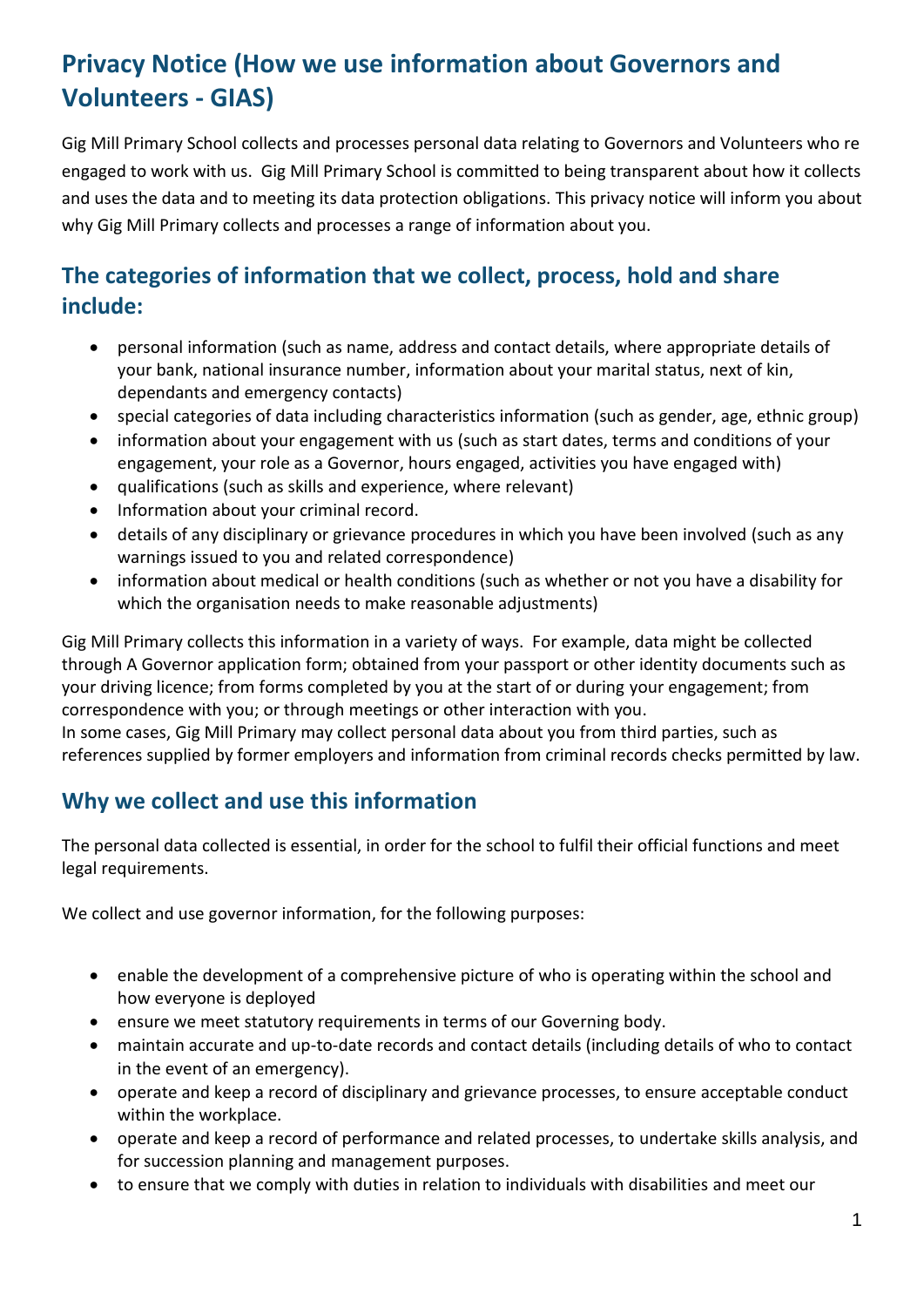obligations under health and safety law.

- respond to and defend against legal claims
- maintain and promote equality in the workplace.
- To ensure Safeguarding requirements are met.

Some special categories of personal data, such as information about health or medical conditions, is processed to carry out obligations under Health and Safety and Disability Discrimination Act (such as those in relation to Governors/Volunteers with disabilities).

#### **The lawful basis on which we process this information**

Under the General Data Protection Regulation (GDPR), the legal basis/bases we rely on for processing personal information for general purposes are:

6.1(c) Processing is necessary for compliance with a legal obligation to which the controller is subject

For example: The Health and Safety at Work Act, Equality Act 2010, The Disability Discrimination Act.

6.1(e) Processing is necessary for the performance of a task carried out in the public interest or in the exercise of official authority vested in the controller.

For example: Working together to Safeguard Children Guidelines (DfE). The School Governance (Constitution)(England) Regulations 2012 or the School Governance (Federations)(England) Regulations 2012.

All maintained school governing bodies, under [section 538 of the Education Act 1996](http://www.legislation.gov.uk/ukpga/1996/56/section/538) have a legal duty to provide the governance information as detailed above.

In addition, concerning any special category data:

In terms of processing special category data the following will apply:

9.2 (b) Processing is necessary for the purposes of carrying out the obligations and exercising specific rights of the controller or of the data subject in the field of employment and social security and social protection law in so far as it is authorised by Union or Member State law or a collective agreement pursuant to Member State law providing for appropriate safeguards for the fundamental rights and the interests of the data subject.

### **Collecting governor information**

We collect personal information via, governor contact forms

Governor data is essential for the school's operational use. Whilst the majority of personal information you provide to us is mandatory, some of it may be requested on a voluntary basis. In order to comply with UK GDPR, we will inform you at the point of collection, whether you are required to provide certain information to us or if you have a choice in this.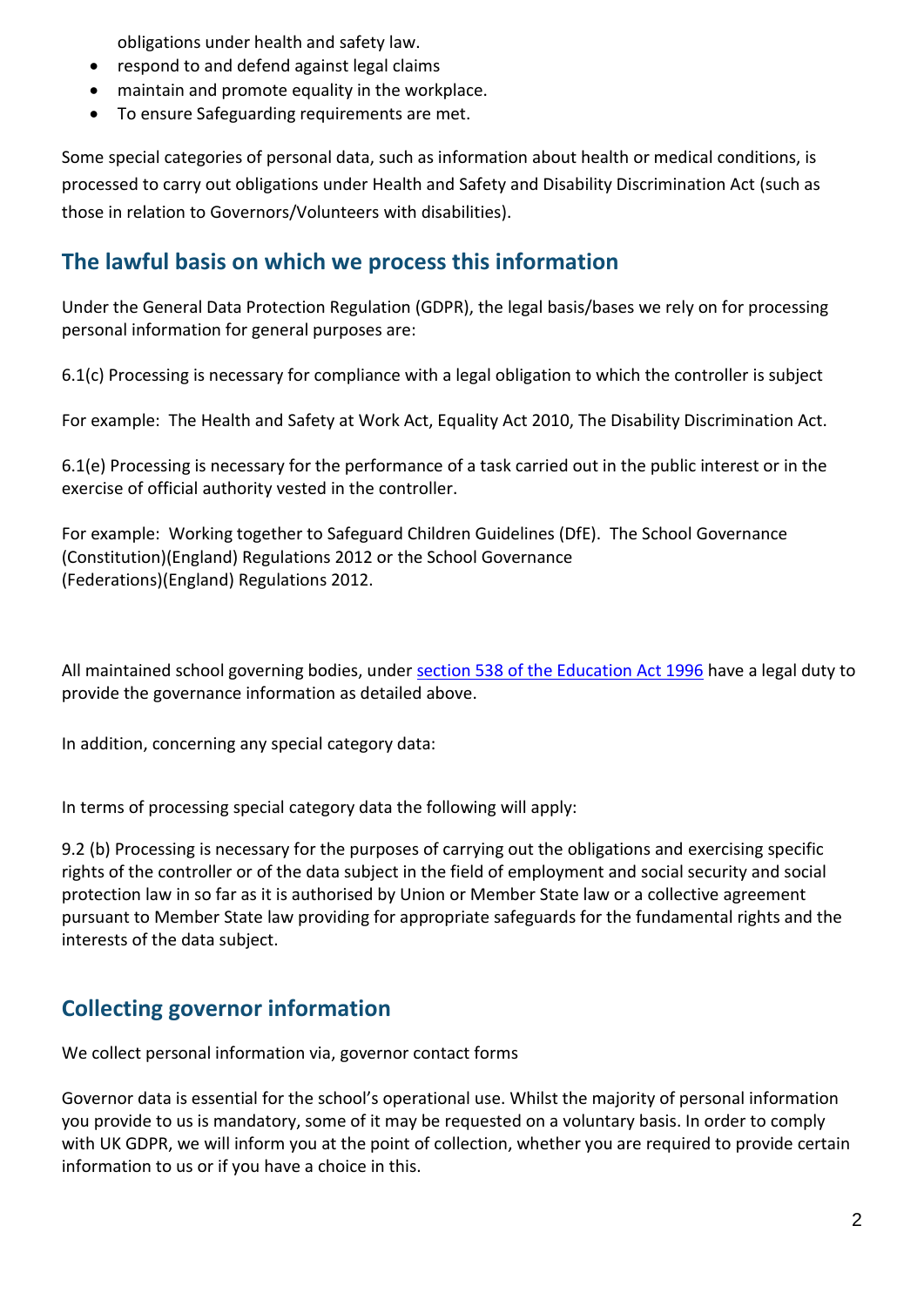### **Storing governor information**

We hold data securely for the set amount of time shown in our data retention schedule. For more information on our data retention schedule and how we keep your data safe, see the Information Management Toolkit for Schools (hard copy in school). Data will be stored in a range of different places, including a file relating to your engagement, in Gig Mill Primary Single Central Register and in other IT systems (including Gig Mill Primary email system). Data protection policy.

#### **Who we share governor information with**

We routinely share this information with:

- our local authority (where applicable)
- the Department for Education (DfE)

#### **Local authority**

We are required to share information about our governors with our local authority (LA) under: School Governance (Constitution) (England) Regulation 2012 School Governance (Roles, Procedures & Allowances) (England) Regulation 2013

#### **Department for Education**

The Department for Education (DfE) collects personal data from educational settings and local authorities. We are required to share information about our governors with the Department for Education (DfE), under:

We are required to share information about our governors with the Department for Education (DfE) under [section 538 of the Education Act 1996](http://www.legislation.gov.uk/ukpga/1996/56/section/538)

All data is entered manually on the GIAS system and held by DfE under a combination of software and hardware controls which meet the current [government security policy framework.](https://www.gov.uk/government/publications/security-policy-framework)

For more information, please see 'How Government uses your data' section.

#### **Why we share information**

We do not share information about you with anyone without consent unless the law and our policies allow us to do so.

Where it is legally required or necessary (and it complies with data protection law), we may share personal information about you with:

- our local authority to meet our legal obligations to share certain information with it, such as safeguarding concerns
- the Department for Education
- your family or representatives
- educators and examining bodies
- our regulator, Ofsted
- suppliers and service providers to enable them to provide the service we have contracted them for, such as payroll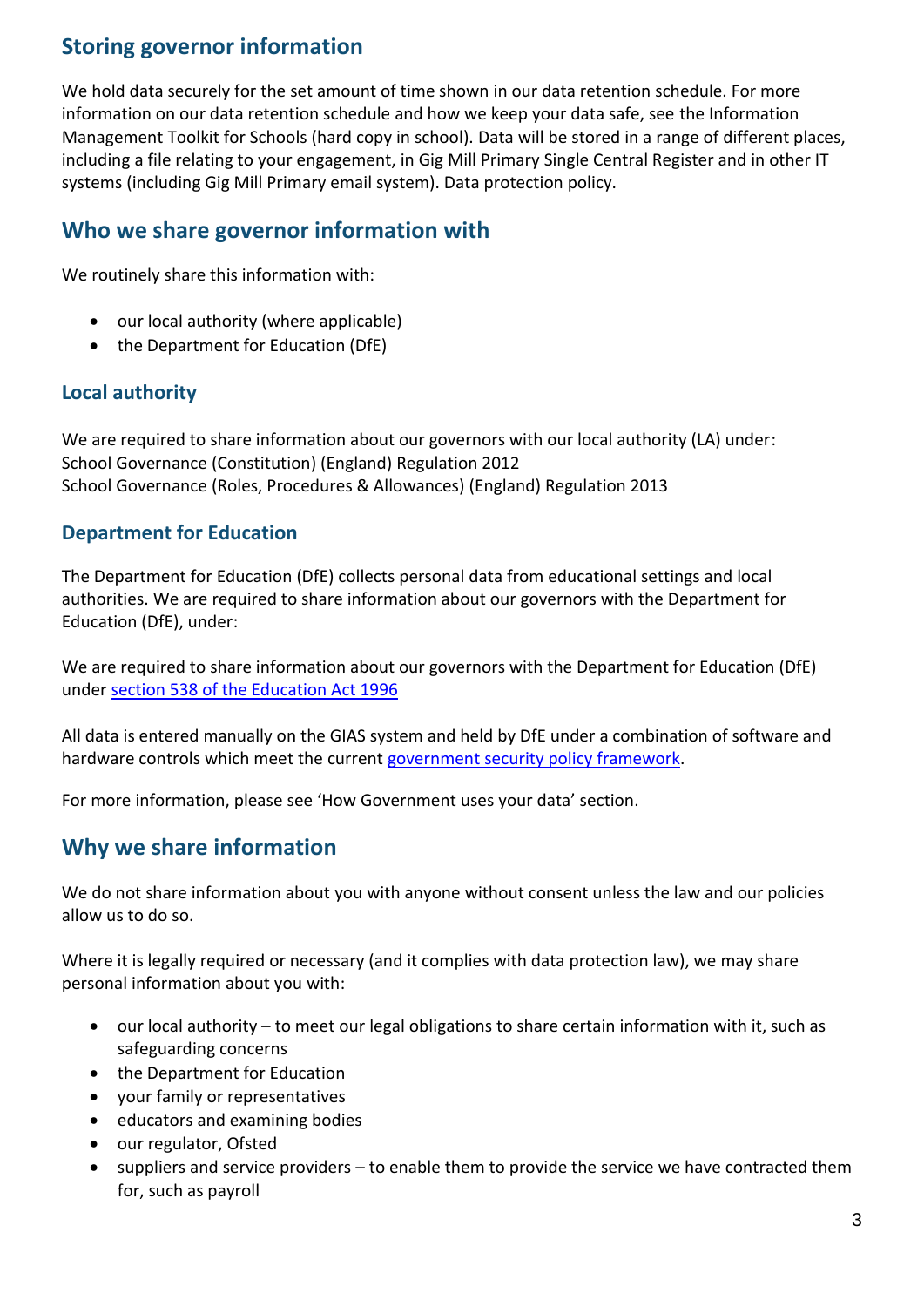- financial organisations
- central and local government
- our auditors
- survey and research organisations
- health and social welfare organisations
- professional advisers and consultants
- charities and voluntary organisations
- police forces, courts, tribunals
- professional bodies `

#### **Requesting access to your personal data**

Under data protection legislation, you have the right to request access to information about you that we hold. To make a request for your personal information, contact Mrs Hannaway (Headteacher) Gig Mill Primary School, The Broadway, Norton, Stourbridge, DY8 3HL, or

#### **YourIG Data Protection Officer Service Dudley MBC, 3-5 St James's Road, Dudley, DY1 1HZ Email: [YourIGDPOService@dudley.gov.uk](mailto:YourIGDPOService@dudley.gov.uk) tel: 01384 815607**

You also have the right to:

- to ask us for access to information about you that we hold
- to have your personal data rectified, if it is inaccurate or incomplete
- to request the deletion or removal of personal data where there is no compelling reason for its continued processing
- to restrict our processing of your personal data (i.e. permitting its storage but no further processing)
- to object to direct marketing (including profiling) and processing for the purposes of scientific/historical research and statistics
- not to be subject to decisions based purely on automated processing where it produces a legal or similarly significant effect on you

If you have a concern about the way we are collecting or using your personal data, we ask that you raise your concern with us in the first instance. Alternatively, you can contact the Information Commissioner's Office at<https://ico.org.uk/concerns/>

For further information on how to request access to personal information held centrally by DfE, please see the 'How Government uses your data' section of this notice.

### **Withdrawal of consent and the right to lodge a complaint**

Where we are processing your personal data with your consent, you have the right to withdraw that consent. If you change your mind, or you are unhappy with our use of your personal data, please let us know by contacting the school office at Gig Mill Primary School, 01384 818600.